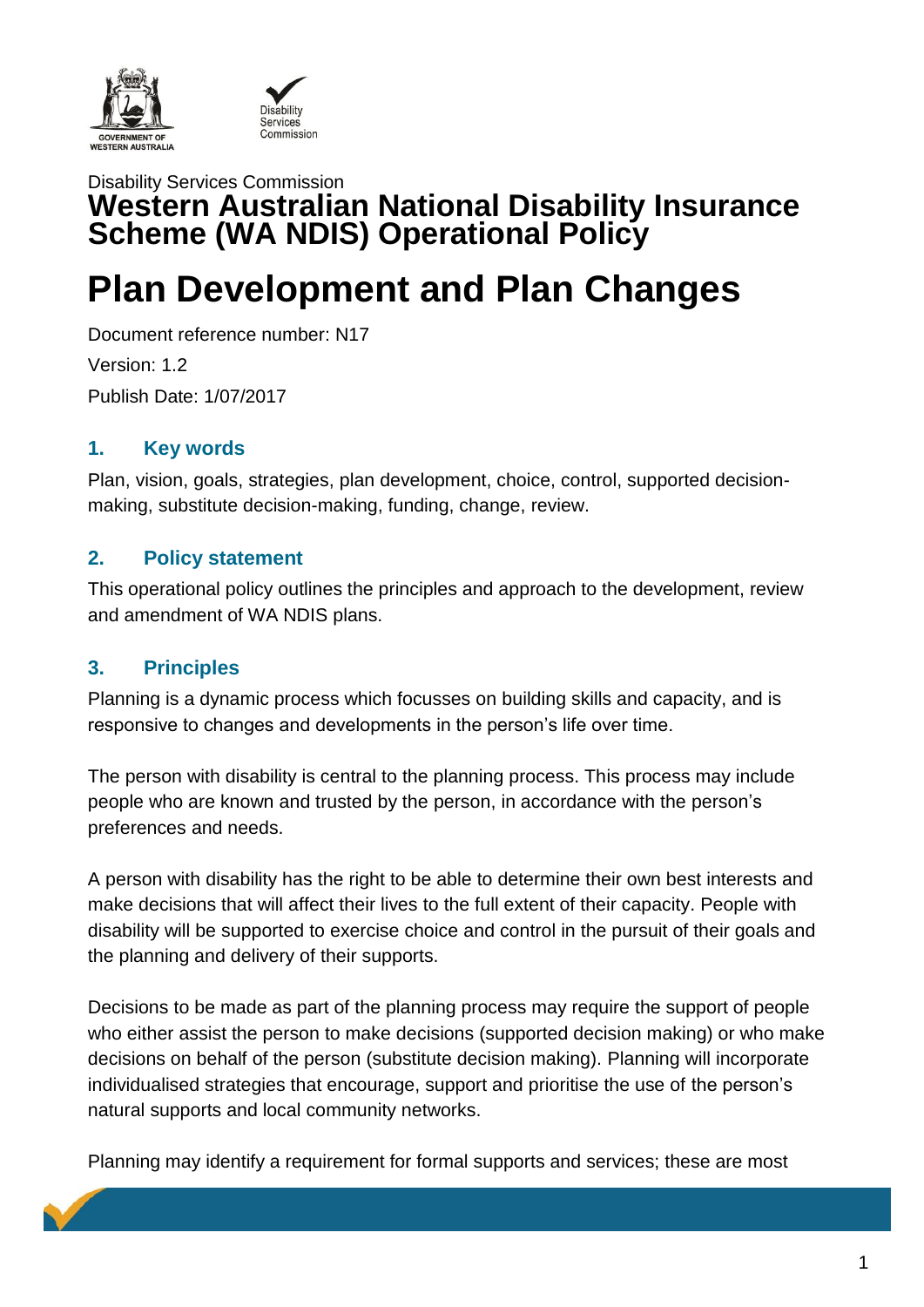effective when they are complementary to, and strengthening of, informal natural relationships and connections in the person's life.

## **4. Introduction**

In WA NDIS, a plan is developed by a person with disability, and this process can include their family, the Local Coordinator and anyone else in their life that they choose. Plan development provides people with disability with the opportunity to identify their goals and aspirations; and to design, choose and control the supports and services they need to achieve this.

An individual plan describes the life a person would like to lead, how they will achieve this, and who and what will help them achieve this. The plan will focus primarily on the natural supports which contribute to achieving personal goals and will include detail of chosen strategies and any funding needed to implement the strategies. It will clearly state how the person will know they have achieved the desired results. A WA NDIS plan includes:

- vision
- current situation
- long term goals and plan goals
- strategies to achieve those goals
- support section
- funding (where the need for funding is identified)
- review date (i.e. the date the review must be completed by)
- the manner in which funded supports will be managed.

For people with complex support needs, a Regional Intensive Support Coordinator may provide consultancy, advice, facilitation and support to the Local Coordinator throughout the planning process.

Individual plans developed in WA NDIS are reviewed every 12 months, or earlier if required, to determine whether the supports helped the person to achieve their plan goals. This evaluation informs the development of the next Individual Plan.

At times, a change in circumstances will require the current plan to be amended without the need for a review (see WA NDIS Operational Policy – Prioritisation of Plans).

## **5. Implementation**

This operational policy will be implemented in WA NDIS areas.

#### **Plan development**

The planning process is based on the principles of the WA NDIS Planning Framework. People create flexible plans that explore a range of possibilities. Plans acknowledge the importance of informal, natural supports such as family, friendships and neighbours, and

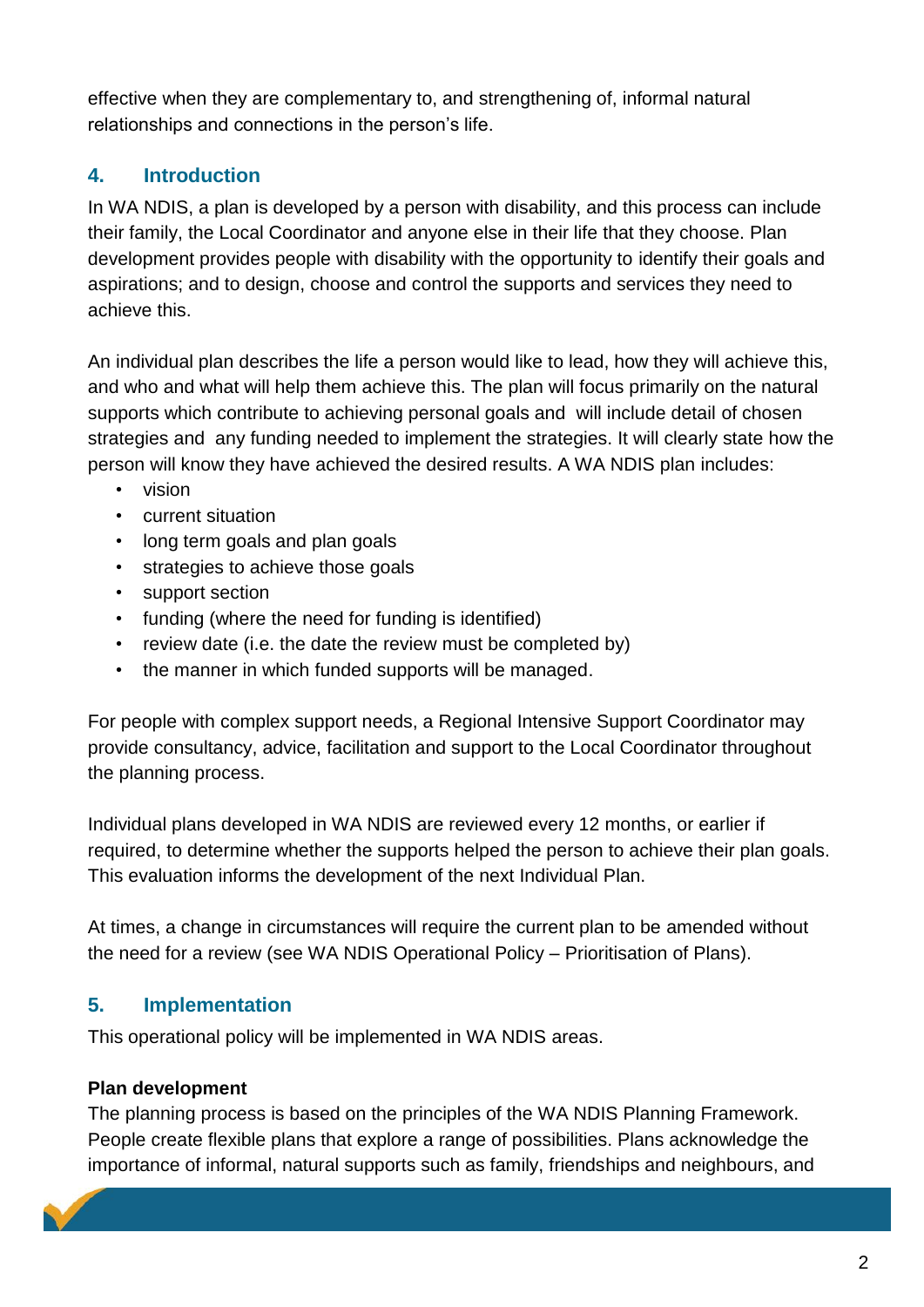local community connections. Planning focusses on strengths, rather than deficits, and is informed by the person's support needs. Some people may require little support to plan and their connection with a Local Coordinator may be minimal, while in other instances a person may want the Local Coordinator and other people more closely involved.

A person with disability is presumed to have capacity to make decisions in the planning process, unless indicated otherwise for a specific decision. Where a person needs support to make decisions, they will be assisted to do so. Where a person assists another to make decisions, they will support decisions that reflect the person's choices and preferences. Where a person makes a decision on behalf of another, they will do so with consideration of the person's best interests.

#### **Supports and services**

The support section of the plan identifies the supports and services that the person has chosen to assist them to achieve their goals, and details the roles and responsibilities of all relevant people. Supports included in the plan may be:

- informal supports (e.g. friends, family and community supports)
- mainstream supports (e.g. supports provided by general services that are not specific to disability)
- disability supports (supports specifically related to disability).

In-kind programs are existing disability-support services that WA NDIS participants may access and have recorded in a plan. However, no funding is provided to access in-kind supports: the State and/or Commonwealth government(s) instead funds these programs directly.

#### **Funding**

If funding is needed to implement a particular strategy, a funding section for the plan will be developed. The Local Coordinator must be satisfied that any funded supports are in line with reasonable and necessary principles and the relevant Support Clusters and Price Framework. The plan also documents whether funded supports will be managed by the person or a representative acting on their behalf (self-management); or by a contracted service provider (service provider–management, which includes shared management).

All plans are considered for endorsement by the Local Coordinator. Where funded supports are included, the plan will need to be approved according to the Delegation Framework for Approval of WA NDIS Plan Funding. All delegation levels require the Local Coordinator to endorse a plan. Depending on the level of funding requested, the plan may be required to then progress to the Area Manager, Regional Manager, Director NDIS Operations or Director General for final approval.

Sometimes a plan will progress so that the person with disability can commence receiving

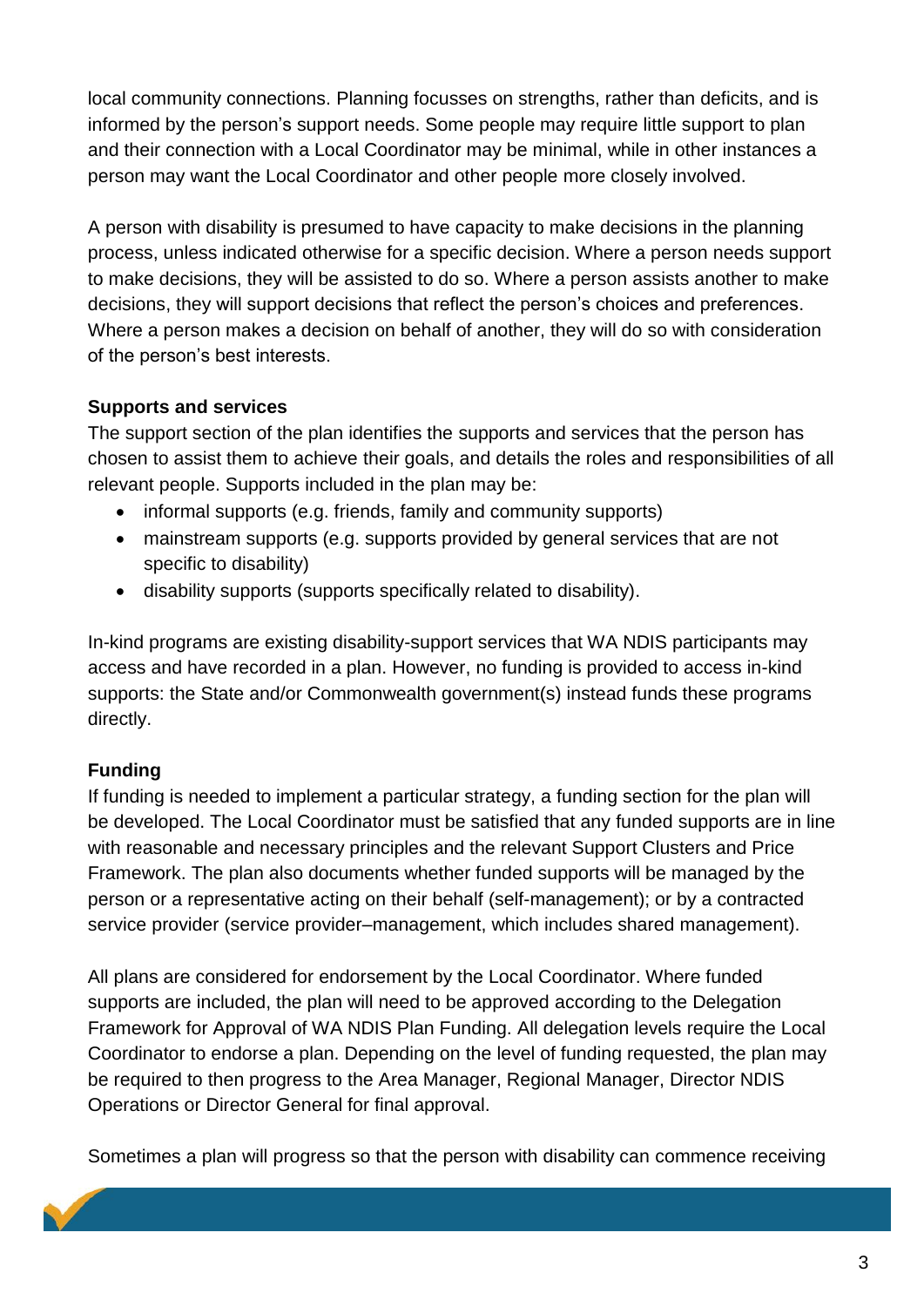some supports and services while other strategies in the plan continue to be negotiated or subject to review and/or appeal. Pending the outcome of these processes, a new plan may be developed that includes the additional supports and services.

#### **Review of plans**

Individual plans developed in WA NDIS are reviewed at least once every 12 months to determine whether the plan assisted the person to achieve their plan goals. The Local Coordinator undertakes the review with the person and any other people they wish to include or an otherwise identified person who may have relevant information.

A review date must be agreed to at the time the plan is endorsed. There may be some occasions where a review date is set earlier than 12 months, for example at transition times such as leaving school.

#### **Changes to the current plan (prior to planned review)**

Any proposed changes to a plan that are significant will require a review of the existing plan and development of a new plan.

The current plan can only be changed in response to these following circumstances:

- 1. Change in need requiring an immediate response.
- 2. Change in service provider, where there is no change in supports or funding required.
- 3. The addition of an in-kind support being received by the person with disability.
- 4. Due to the outcome of review and/or appeal process.

Although these circumstances in themselves will not trigger a review and subsequent development of a new plan, the underlying changed situation may suggest a review is needed if the change is likely to be significant and ongoing (see WA NDIS Operational Policy – Prioritisation of Plans).

Where short-term additional support is required to address an unforeseen change in need, a plan may be changed while a new plan (including a review) is in development.

A change from one service provider to multiple service providers for the same supports will generally trigger a review of the plan.

#### **Review of decisions**

Some decisions in WA NDIS are reviewable decisions. Reviewable decisions include plan management decisions and review dates. The person will be advised of the decision in writing; that the decision can be reviewed, and of the review process (see WA NDIS Operational Policy - Reviewing and Appealing WA NDIS Decisions).